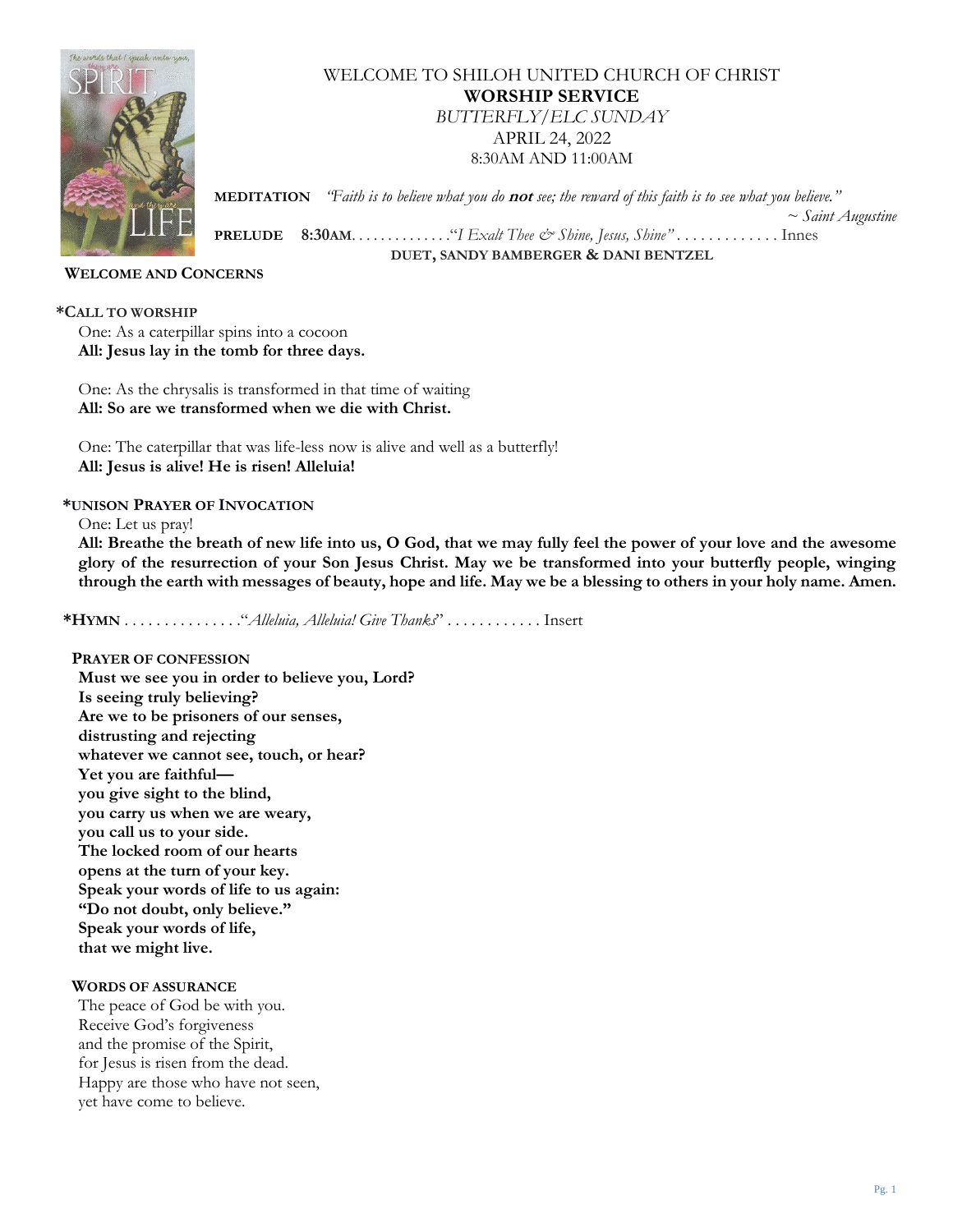| <b>EXCHANGING THE PEACE OF CHRIST (Please wave to one another)</b><br>One: This is the day that the Lord has made.<br>All: Let us rejoice and be glad in it. |
|--------------------------------------------------------------------------------------------------------------------------------------------------------------|
| One: May the peace of Christ fill you this day.<br>All: Christ is the source of our joy and gladness.                                                        |
| One: Please share a joyful sign of Christ's peace with those near you.<br>The peace of God be with you.<br>All: And also with you.                           |
| 11:00AM ELC PRESENTATION                                                                                                                                     |
|                                                                                                                                                              |
| <b>WITNESS TO OUR SACRED STORY</b><br>First Lesson: Psalm 150<br>Second Lesson: Acts 5:27-32                                                                 |
| <b>CHANCEL CHOIR</b>                                                                                                                                         |
| Gospel Lesson: John 20:19-31                                                                                                                                 |

**SERMON** "*Doubt and Faith*"

\***HYMN** . . . . . . . . . ."*We Live By Faith and Not By Sight* (Vs. 1-3)*" . . . . . . . .* .#256

 **PASTORAL PRAYER**

### **SILENT PRAYER**

#### **THE LORD'S PRAYER**

**Our Father, who art in heaven, hallowed be thy name. Thy kingdom come. Thy will be done, on earth as it is in heaven. Give us this day our daily bread. And forgive us our sins, as we forgive those who sin against us. And lead us not into temptation, but deliver us from evil. For thine is the kingdom, and the power, and the glory forever. Amen.**

#### **PRESENTING OUR TITHES AND OFFERINGS BEFORE GOD**

#### **INVITATION TO THE OFFERING**

All that we have belongs to God. As we celebrate our unity as a community of faith here at Shiloh UCC, and focus our hearts on the risen Christ, we joyfully lay down our possessions before God. Through the grace of God, we have the ability to share our gifts so that all may have what they need to live.

#### **\*OFFERTORY RESPONSE** "Doxology" . . . . . . . . . . . . . . . . . . . . . . . . . . . .# 780

**Praise God from whom all blessings flow; Praise God, all creatures here below; Praise God above, You heavenly host: Praise Father, Son, and Holy Ghost. Amen.**

#### **\*UNISON PRAYER OF DEDICATION**

**Generous and surprising God, when we thought that death had claimed your Son, Jesus Christ, you amazed us with the resurrection. Surprise us again with your ability to turn these humble offerings into spiritual gifts that will transform the world. We lay our very lives at your feet, O God, knowing that you will use us to proclaim and embody the gospel. We pray this in the name of Christ. Amen.**

**\*CLOSING HYMN**. . . . . . . . . . "*In the Bulb There is a Flower*". . . . . . . . . . . . #433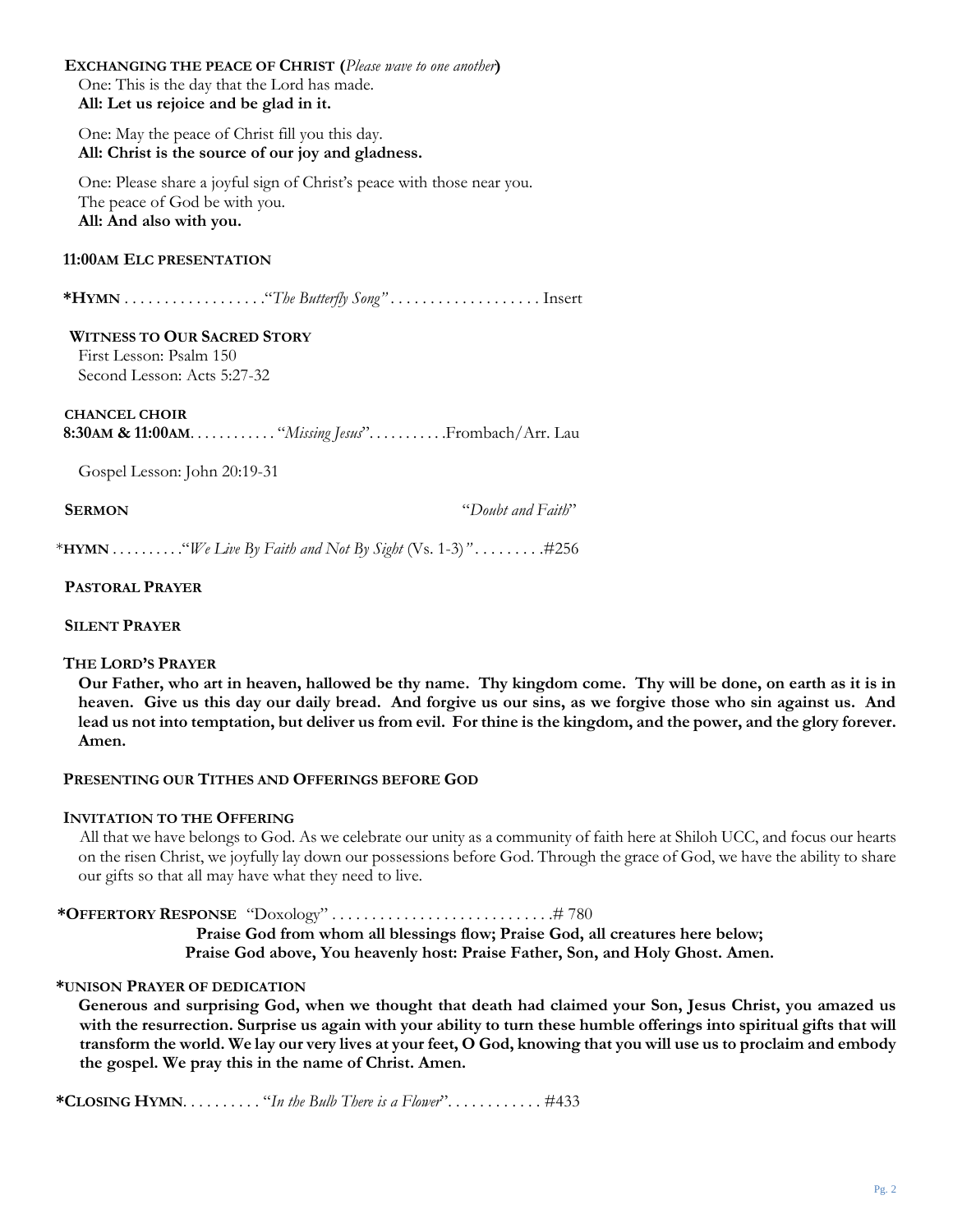### **BENEDICTION**

One: Go forth as God's chosen witnesses, to proclaim all you have heard, seen and experienced. **All: We go forth in the name of the Risen Christ.**

One: Go forth sustained by God's steadfast love. **All: We go forth transformed and transforming.**

One: Go forth with shouts of joy. Christ is risen. **All: Christ is risen indeed. Alleluia. Amen.**

## **POSTLUDE**

 **8:30AM**. . . . . . . . . . . . . . **"***Sing, Men and Angels, Sing!*". . . . . . . . . . . . . .Birchwood

# **WE ARE DELIGHTED THAT YOU JOINED US FOR WORSHIP TODAY!**

- ➢ **THE ALTAR FLOWERS** are presented to the glory of God and in loving memory of Betty Harper by Anne and Robert Myers and her family.
- ➢ **THE BULLETINS** are dedicated to the glory of God and in memory of Harry Jacoby by his wife Sara, daughters, Vicki and Patti and their families.
	- Your life was a blessing.Your memory a treasure.You are loved beyond words, And missed beyond measure.
- ➢ **LITURGIST**: **8:30AM**: Milton Hoak, **11:00AM**: Allison Hartnett
- ➢ **USHERS**: **8:30AM:** Volunteers **11:00AM:** Dick Hodgson
- ➢ **GREETERS**: **8:30AM:** Sara Jacoby, **11:00AM:** Stephanie Berkheimer
- ➢ **NURSERY DUTY**: **8:30AM:** Carol Burns, **11:00AM** Volunteer
- ➢ **MUSIC: 8:30AM** Sandy Bamberger, Dani Bentzel & Chancel Choir **11:00AM:** Jessie Sechriest & Chancel Choir
- ➢ **VIDEO TEAM**: Lew Wallace, Sallie Hagerman, Dani Bentzel, Reen Bentzel, Matt Hildebrecht, Jaron Flickinger

#### **WE WOULD LIKE TO THANK ALL OF THE VOLUNTEERS AND MUSICIANS FOR PROVIDING THE WORSHIP MUSIC THIS SUNDAY!**

#### **PRAYERS FOR THE WEEK:**

#### **Morning Prayer** (www.biblestudytools.com)

Loving God, Thank You. You made the heavens and the earth, the land and the sea, the fish that swim in the waters and the creatures that crawl upon the shores. You made me. Thank you! Truly, You hand crafted everything in

this universe. Help me, Lord, not to take any of this for granted. Help me know in my soul I do not deserve the blessings You choose to bestow, yet You offer them anyway. You do this because You love me, because You are perfect and good, and because Your ways are infinitely higher than my own. Thank you, God, for breath in my lungs and sun on my skin. Thank You for the opportunity of salvation and for the gift of Your son, Jesus Christ. Help me to hold this gratitude in my heart all day long and to overflow with joy so I can share it with others in all I think, say, and do. In Jesus' holy name I pray. Amen.



### **Evening Prayer** (Christina Fox)

Heavenly Father, I can barely lift my eyes to you. It's all I can do to cry out for help. Please extend your grace to me tonight. Help me to see that you are with me every moment of every day. Your Holy Spirit comforts me. Help me to remember that you are not surprised or taken off guard by the events of this day. Forgive me for my fears and doubts. Forgive me for forgetting that you are with me. Forgive me for forgetting who I am because of what your Son, Jesus Christ. Grant me gospel hope in the midst of a hard day. Show me your presence and fill me with your Spirit. Help me to cling to your love, grace, and strength. In Jesus' name I pray. Amen.

### **PRAYERS FOR OUR COMMUNITY OF FAITH**

Chuck and Sandy Baboian, Julene Bechtel, Jim Sr. and Rosemary Bentzel, Rosabel Bentzel, Uble & Nan Frost, Mark Garber, Beverly Hoak, Bev Kirk, Donna Krone, Dottie Limbert, Catherine Lochman, Marguerite Lochman, Arlene Myers, Joanne Overmiller, Randy Reisinger, Cindy Repman, Charlotte Rohrbaugh, Cedric Simpson, Sue Trimble, Stewart Wagner, Elva Winter

### **THOSE WHO GRIEVE FOR THEIR LOVED ONES**

The Matthews/Curren Family, The Myers Family, The Keith Family, The Anstein Family, The Wagner Family, The Heath Family, The Hoak/McGinnis Family, The Reiber Family, The Bupp Family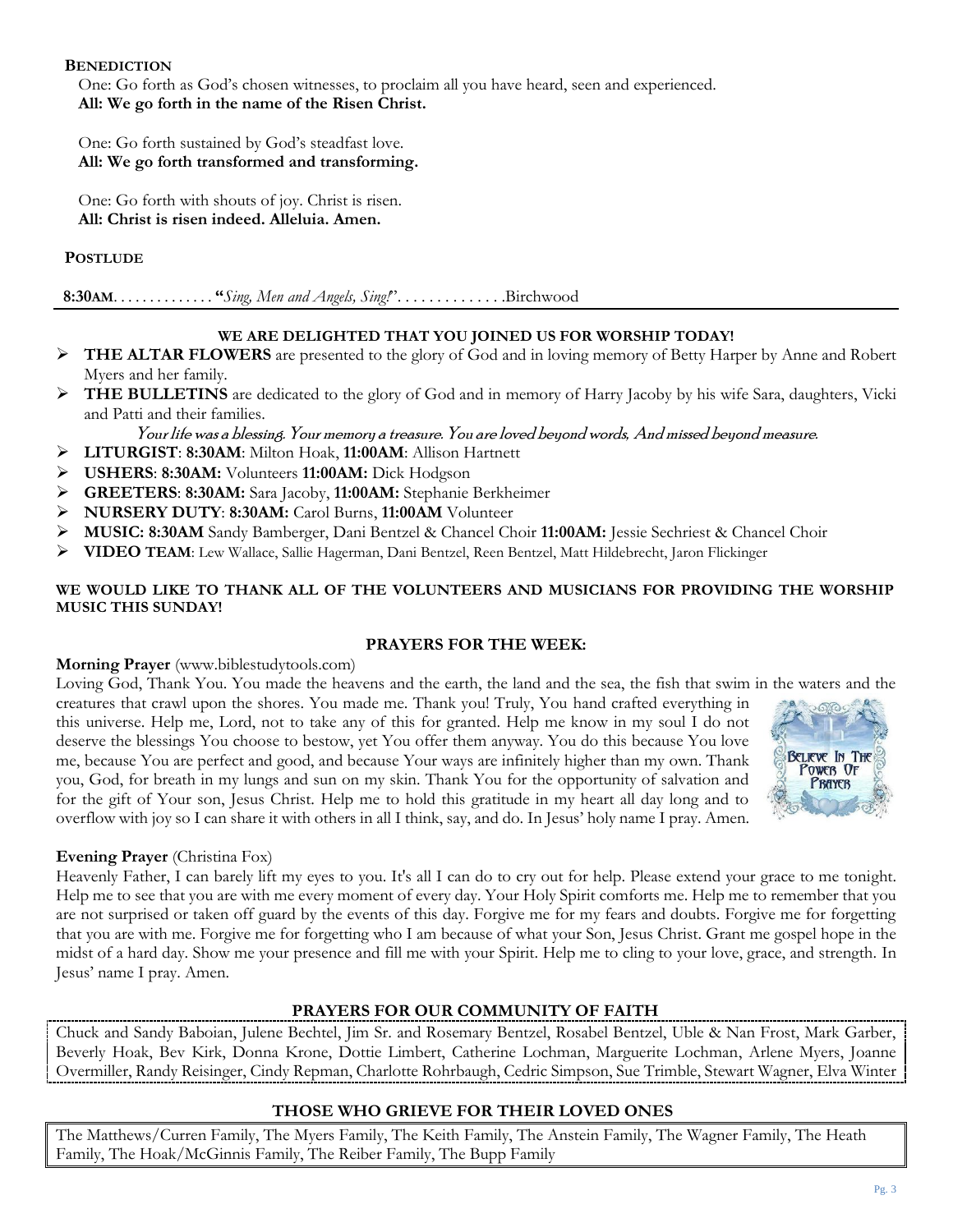

It's time to worship outdoors! Everyone is invited to attend our **church picnic**! We can relax and enjoy nature as we worship. **A sign-up sheet** will be in the **Welcome Center and the Gallery on May 1 through May 14.** We hope you will plan to attend!

# **When:** Sunday, May 22 **Where:** Sunset Lane Park/Pavilion 2458 Sunset Lane York PA 17408 Time: Worship at 10:00 AM Pot-Luck Lunch: 11:30 AM (burgers and hotdogs will be provided) **\*\*PLEASE bring: PLACE SETTINGS, BEVERAGE, CHAIRS\*\***

We are in the process of organizing a Safety & Security Committee to assess any safety risks or security threats that could affect our church, staff, and members. The Committee will also be responsible for safety and security planning, and disaster

preparedness and response. The Pennsylvania State Police is offering a free risk and vulnerability assessment that we have signed up for. They will provide us with a detailed report that will identify any vulnerabilities and will offer recommendations to improve security. Our goal will then be to strategize and implement procedures in the event of an emergency or safety issue. The Pennsylvania State Police will conduct a follow-up interview via telephone within one year following the assessment to ascertain if any of the suggested recommendations were acted upon. If you are interested in joining this Committee, please contact Marsha Reiber or Jeff Hershey.





**The Women's Guild** will be collecting baby items for **Wellspan Mother/Child Clinic** until **Mother's Day May 8**. The following baby items are needed:

Newborn diapers, unscented wipes, formula (powder), heavy menstrual pads, breast pads, breast cream, baby clothes (newborn to 3 months), blankets (they love the fleece ones), or lighter ones for summer. Please, all items should be new except clothes and blankets. **There will be a bin marked "Women's Guild" in the gallery for donations.**

*"No matter who you are, or where you are on life's journey, you are welcome here at Shiloh UCC, where God is still speaking"*

### **THIS WEEK**

| <b>SUN</b>  | 8:30 & 11 | <b>Butterfly/ELC Sunday</b> |  |
|-------------|-----------|-----------------------------|--|
|             | 9:45      | Sunday School               |  |
| <b>TUES</b> | 6:30      | Cub Scouts (100)            |  |
| <b>WED</b>  | 9:30      | Bible Study (202)           |  |
|             | 5:30      | <b>TOPS</b> (100)           |  |
|             | 7:00      | Visioning Committee (100)   |  |
| <b>THUR</b> | 10:00     | Outreach Committee (202)    |  |
|             | 6:30      | NA Group (100)              |  |
|             | 6:30      | Choirs                      |  |
| <b>FRI</b>  | 1:30      | ELC Mother's Day Tea (100)  |  |
| <b>SUN</b>  | 8:30 & 11 | Music Sunday/Communion      |  |





Shiloh UCC will be donating this year's special **Mothers' Day Offering to New Life for Girls.** New Life for Girls is a non-profit rehab located in Dover, PA. New Life for Girls provides a comprehensive residential program for those women who are struggling with life-controlling problems such as drug and alcohol addiction, eating disorders, and sexual abuse issues. Their mission is not only to liberate women from the bondage of addiction and other life-controlling issues, but to restore self-worth and train them to successfully re-enter society, ready to give back as the strong and capable women that they truly are

by providing a safe and loving environment. Contributions for New Life for Girls may be made by using the special Mothers' Day Offering envelope, using the "Other" line on the offering envelopes by writing in Mothers' Day Offering, or using a regular envelope with Mothers' Day Offering written on the front.